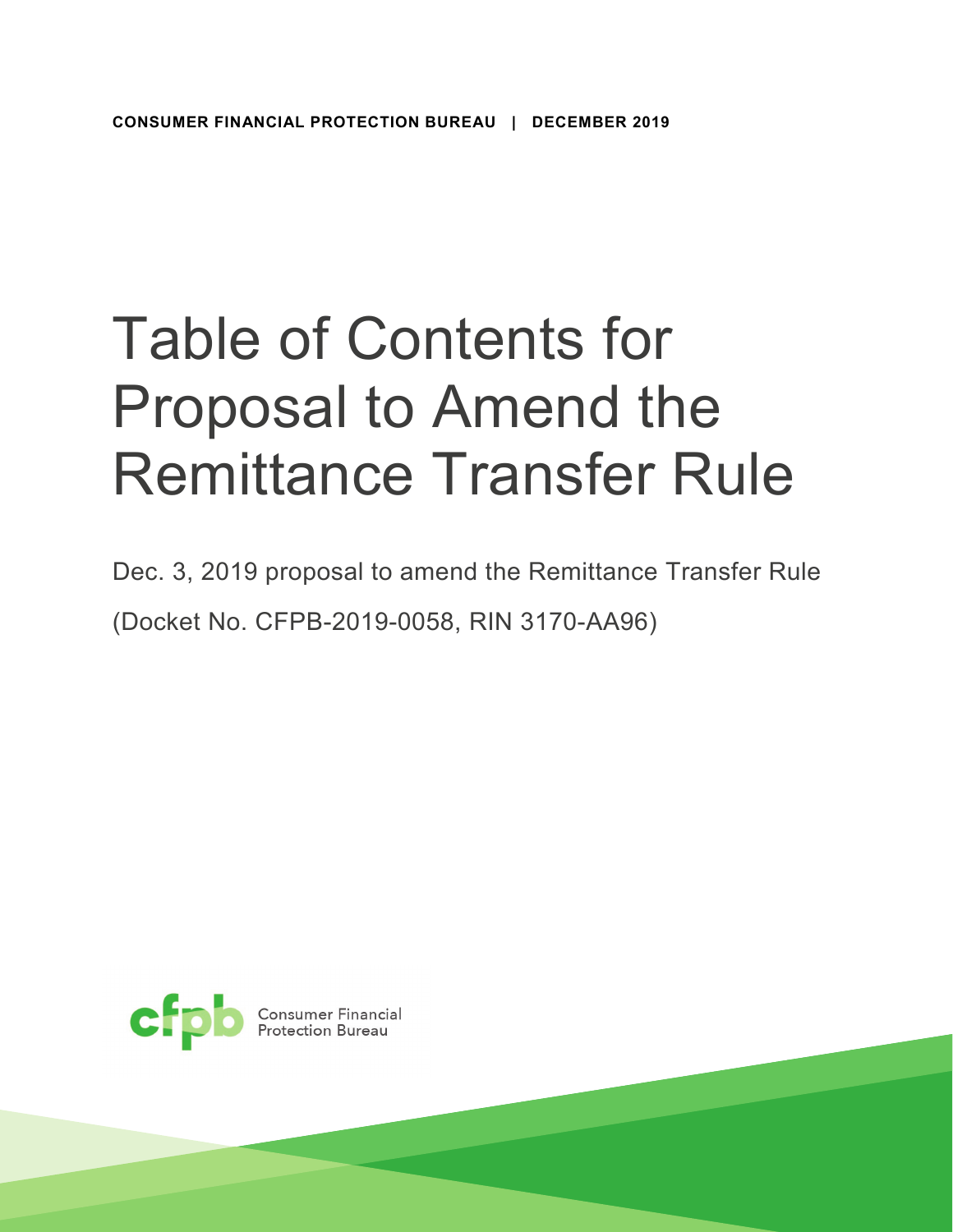| B. Remittance Rulemaking under Section 1073 of the Dodd-Frank Act 8 |
|---------------------------------------------------------------------|
| III. Assessment Report, Requests for Information, and Other         |
|                                                                     |
|                                                                     |
|                                                                     |
|                                                                     |
| Comments Received in Response to the 2019 RFI15                     |
|                                                                     |
|                                                                     |
|                                                                     |
| 32(a) Temporary Exception for Insured Institutions  34              |
| Challenges of Insured Institutions in Disclosing Exact Amounts35    |
| Comments Received in Response to the 2019 RFI40                     |
| Recent Outreach on Impacts of the Expiring Temporary Exception45    |
|                                                                     |
|                                                                     |
| 32(b)(4) Permanent Exception for Estimation of the Exchange Rate    |
| Comments Received on Estimating the Exchange Rate in                |
|                                                                     |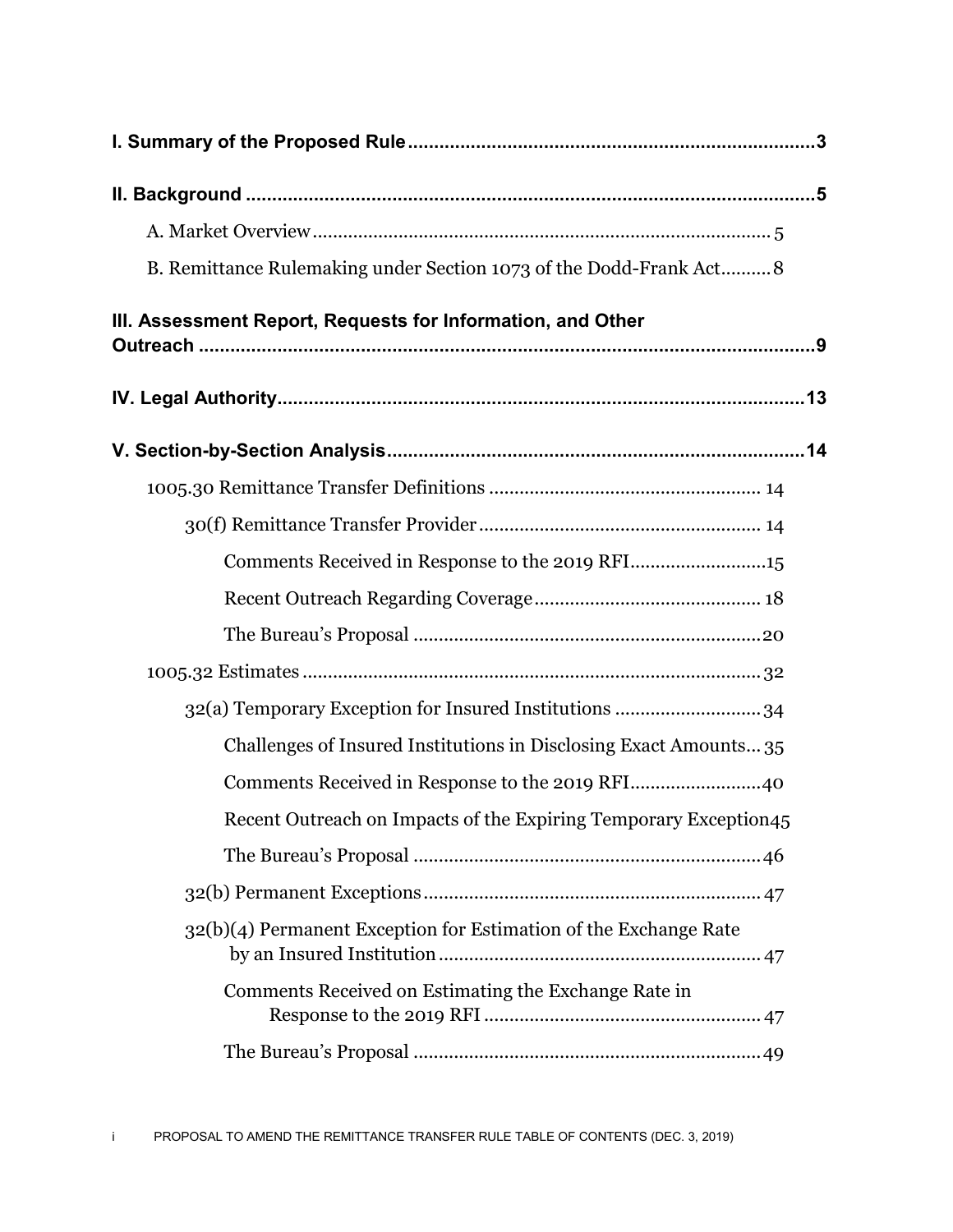| 32(b)(5) Permanent Exception for Estimation of Covered Third-Party         |  |
|----------------------------------------------------------------------------|--|
| Comments Received on Estimating Covered Third-Party Fees in                |  |
|                                                                            |  |
| Additional Issue for Comment: The Permanent Exception in                   |  |
|                                                                            |  |
|                                                                            |  |
|                                                                            |  |
| B. Data Limitations and Quantification of Benefits, Costs, and Impacts  83 |  |
| C. Potential Benefits and Costs to Covered Persons and Consumers  85       |  |
| 1. Raising the Normal Course of Business Safe Harbor Threshold             |  |
|                                                                            |  |
|                                                                            |  |
|                                                                            |  |
|                                                                            |  |
| Proposed Permanent Exception for Estimation of the Exchange                |  |
|                                                                            |  |
|                                                                            |  |
| Proposed Permanent Exception for Estimation of Covered                     |  |
|                                                                            |  |
|                                                                            |  |
|                                                                            |  |